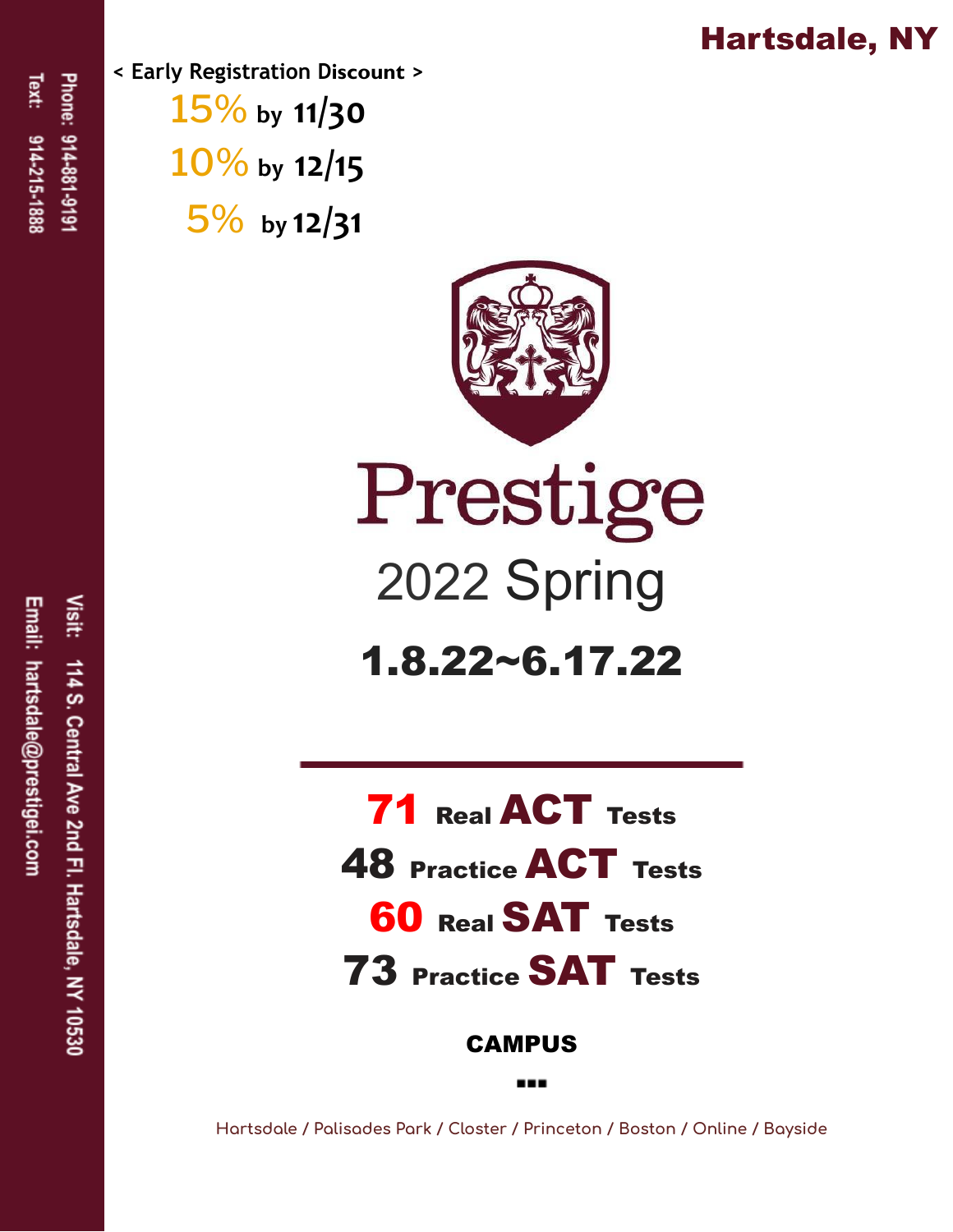

\*Material fee of \$100 will be applied to all our classes. Subject to Change to reflect test date/deadline